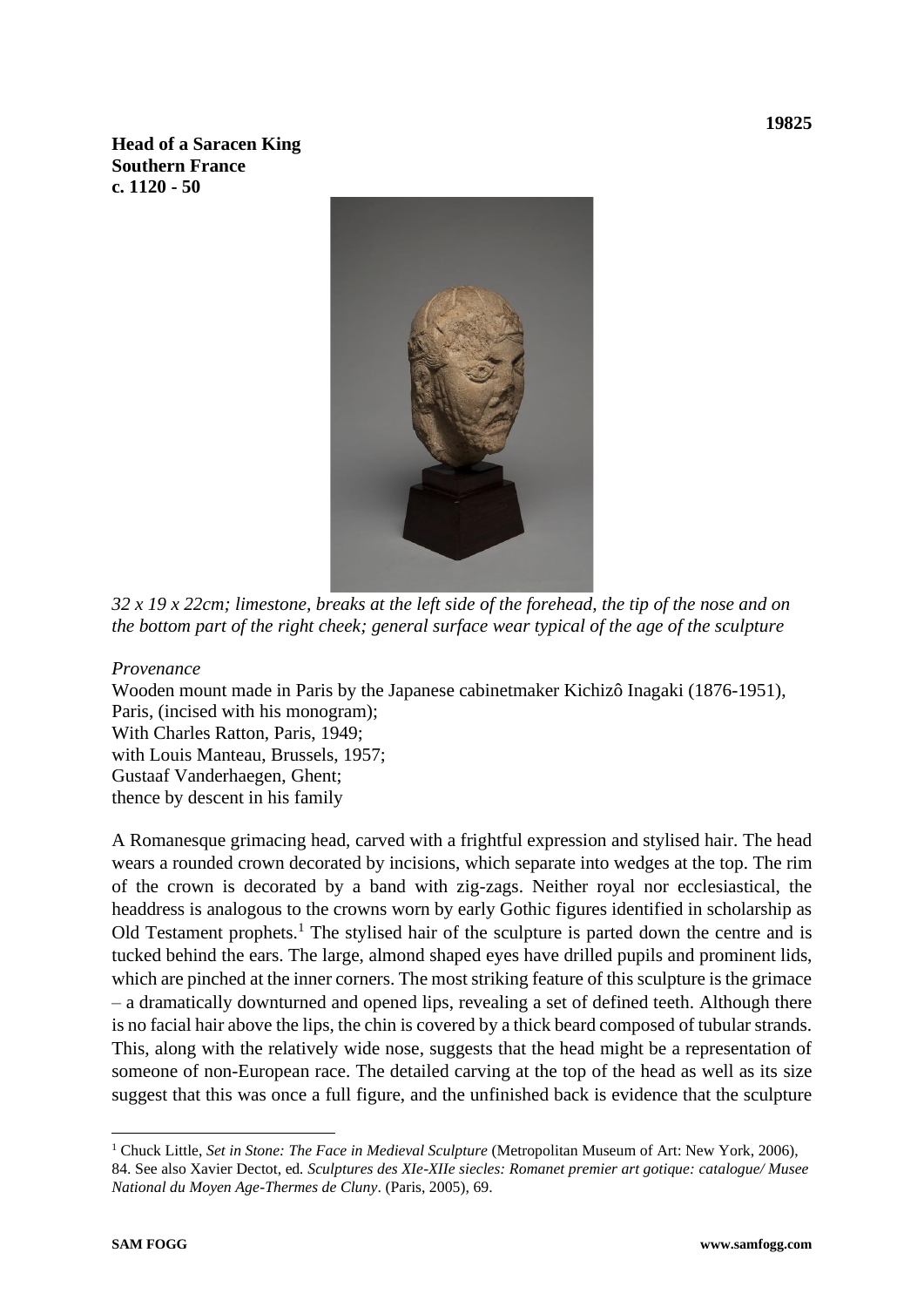was not meant to be viewed in the round. The roughness of the right side of the sculpture and the position of the strip of uncarved surface on the back suggests that the sculpture is meant to be viewed from a three-quarter view – perhaps because it was meant to have been communicating with another figure to its left.

The style of this head is generally representative of late Romanesque sculpture and it can be linked to early  $12<sup>th</sup>$  century architectural sculpture from Southern France. One close comparison is the relief depicting the Temptation of Christ, now in the Glencairn Museum (fig. 1). The devil's expression and the carving of the eyes on both figures finds parallels with our sculpture. The grimace of the devil, however, is to be expected here. On our sculpture, such an expression is a unique occurrence, especially as the style of the headdress and the size of the head is consistent with portal figures. Although teeth are not unusual on Romanesque portals, they are mostly present on smaller figures such as devils or other monstrous creatures. They appear on corbels or on column swallowing capitals. Prophets, who wear this type of headdress, however, are always depicted with serene facial expressions, staring into space whilst holding back any kind of emotion.

It has been suggested in mid-century descriptions that this head may have been a figure of a soldier. Perhaps this identification may be taken one step further to identify this figure as a Saracen or a Mongol soldier. This would potentially explain the shape of the headdress, which in its association with prophets may actually symbolise a ruler from the east, as well as the wide nose, the coarse beard and the grimace. In her book *Saracens, Demons, and Jews: Making Monsters in Medieval Art*, Debra Higgs Strickland explains that eastern men were known in the Middle Ages collectively as the Monstrous Races. 'Medieval Christians broadened the spectrum of Them to include not just the monstrous men of the East, but any living non-Christian, local or distant.<sup>2</sup> And it was in the era of the Crusades that there was an acceleration in the production of negative imagery of those from the East. Although most examples of this survive in manuscripts, they are also present in stone, stained-glass, metalwork and ivory (fig. 2-3). One example in stone is the famous capital showing a battle between a Saracen and a crusader knight comes from the exterior of the Palacio Real de los Reyes de Navarra, where the Saracen is depicted with a large head, a wide nose and a grimace (fig. 4). Grimacing and wearing Eastern headdresses, these figures are sometimes depicted as hybrids – the head of a human but the body of an animal – but almost always as a threat. Although the context of this head is still a mystery, thinking about the portrayal of race and the 'Other' in Medieval Art might allow us closer to identifying it.

## **Literature**

Dectot, Xavier. ed*. Sculptures des XIe-XIIe siecles: Romanet premier art gotique: catalogue/ Musee National du Moyen Age-Thermes de Cluny*. Paris, 2005.

Little, Chuck. *Set in Stone: The Face in Medieval Sculpture*. Metropolitan Museum of Art: New York, 2006.

Higgs Strickland, Debra. *Saracens, Demons, and Jews: Making Monsters in Medieval Art*. Princeton, 2003.

<sup>2</sup> Debra Higgs Strickland, *Saracens, Demons, and Jews: Making Monsters in Medieval Art* (Princeton, 2003), p.7.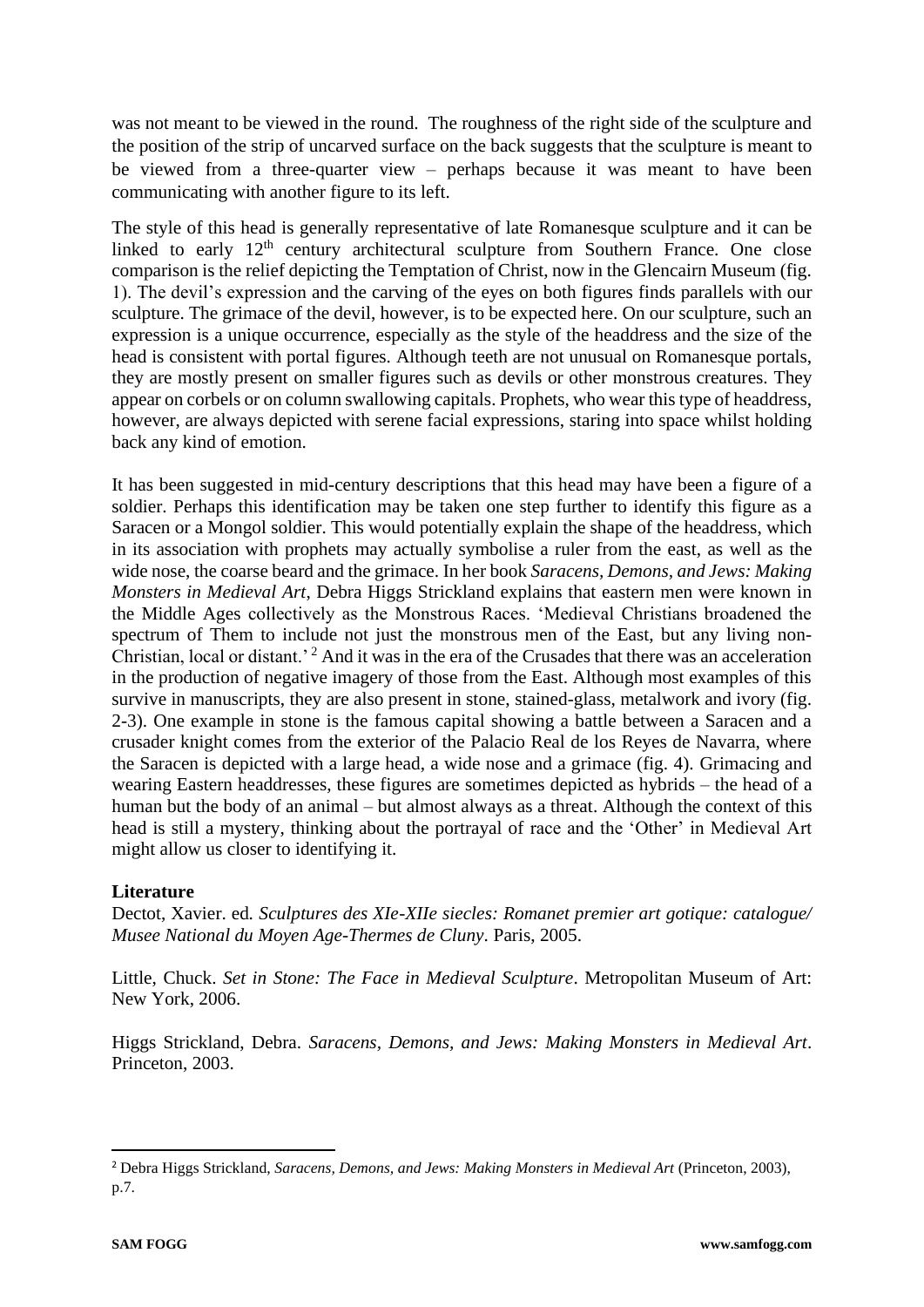

Fig. 1 Temptation of Christ French Pyranees, Collegiate Church of Saint-Gaudens Glencairn's Medieval Gallery (09.SP.25a,b)  $12<sup>th</sup>$  century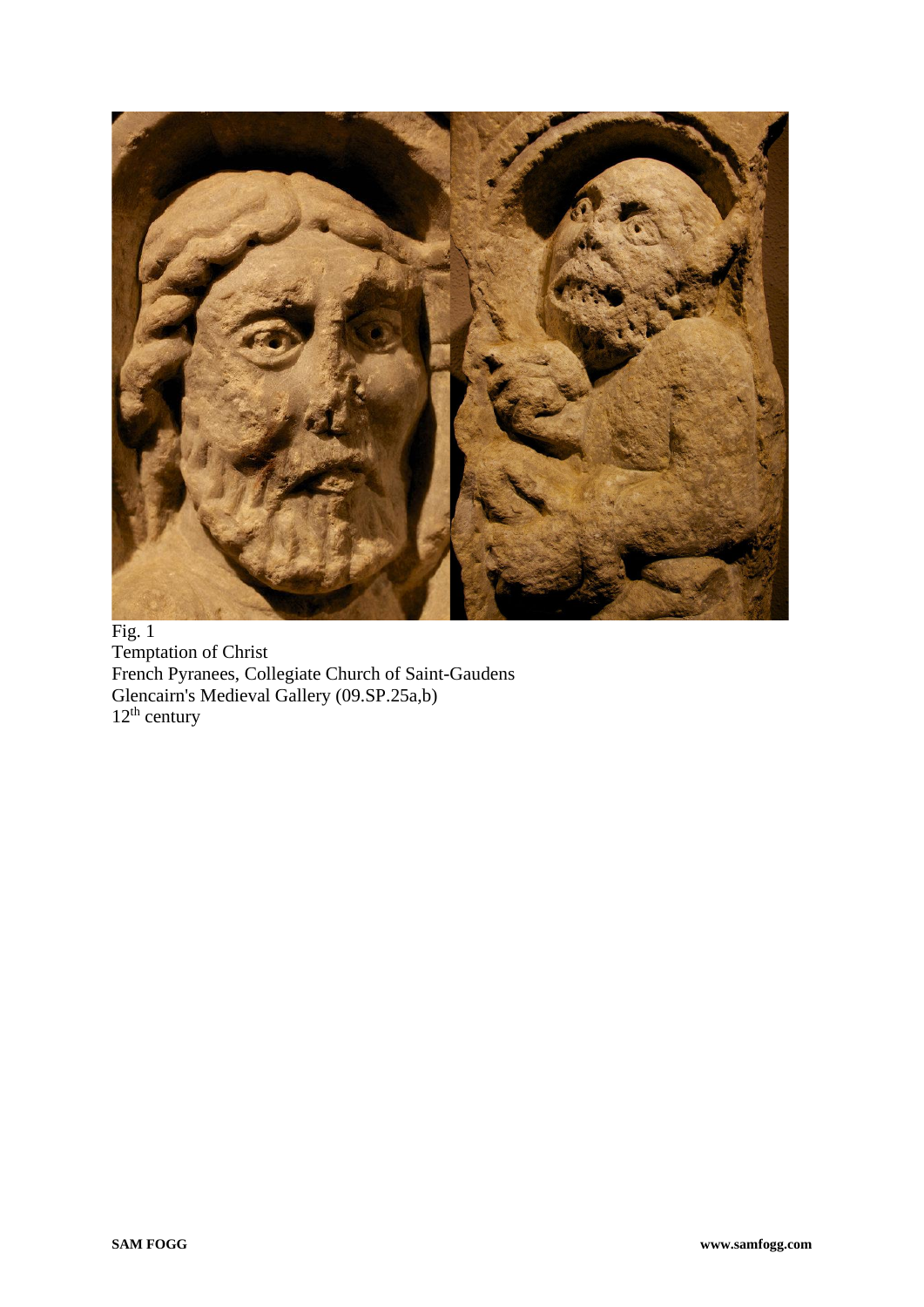

Fig.2 Manticore England, Salisbury c. 1240 Bodleian Library, MS Bodley 764, fol. 25



Fig. 3 Richard the Lionhart and Saladin Luttrell Psalter 1335-40 Manuscript (Add. MS 42130) British Library, London